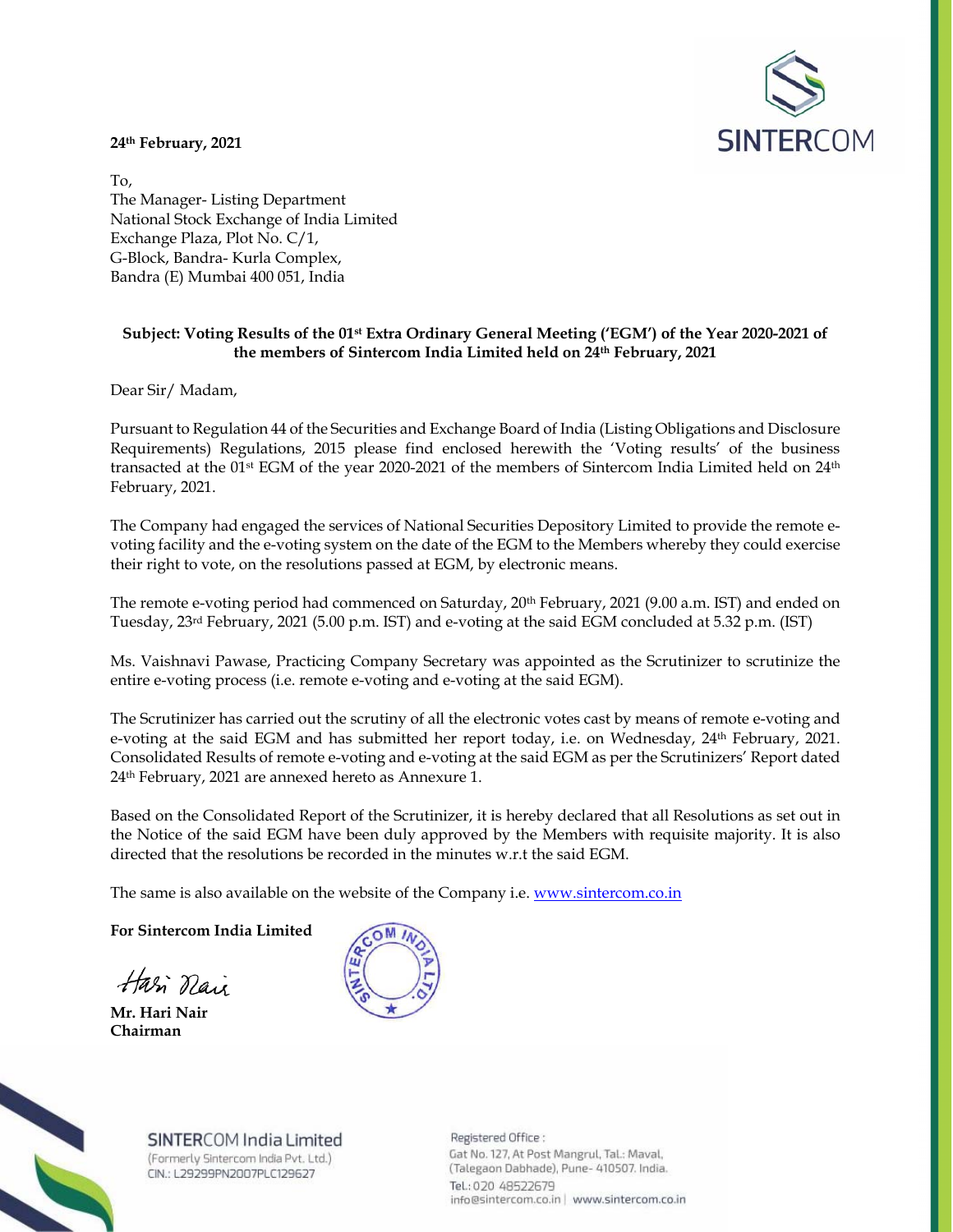## **Annexure 1**

| Date of the EGM                                                                                                        | 24 <sup>th</sup> February, 2021 |  |  |
|------------------------------------------------------------------------------------------------------------------------|---------------------------------|--|--|
| Total number of shareholders on record date (i.e., 17 <sup>th</sup> February, 2021 cut-off<br>date for voting purpose) | 801                             |  |  |
| No. of shareholders present in the meeting either in person or through<br>authorized representatives or through proxy: |                                 |  |  |
| Promoters and Promoter Group                                                                                           | N.A.                            |  |  |
| Public<br>٠                                                                                                            |                                 |  |  |
| No. of Shareholders attended the meeting through Video Conferencing                                                    |                                 |  |  |
| Promoters and Promoter Group Public                                                                                    | 9                               |  |  |
| Public                                                                                                                 | 7                               |  |  |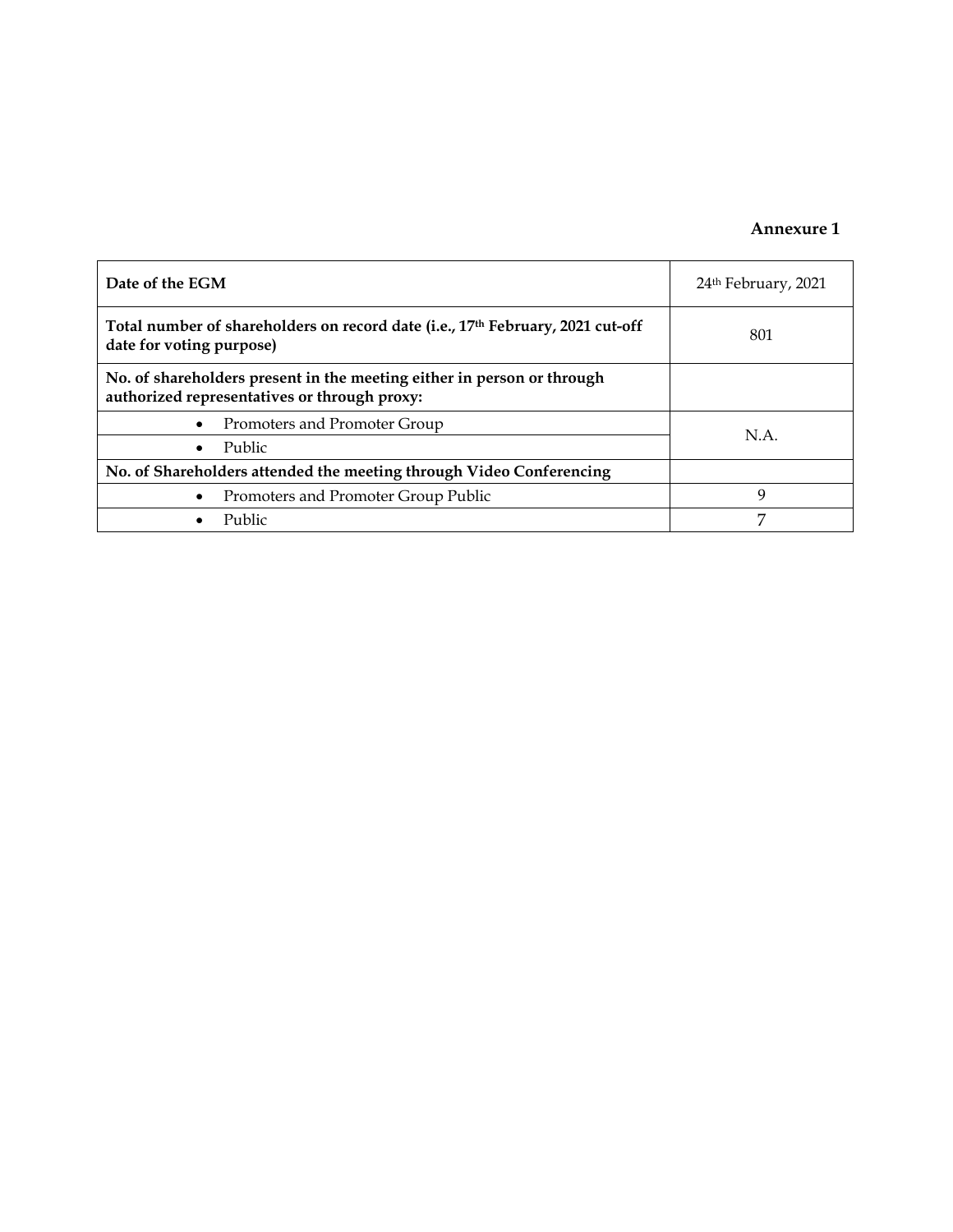|                                                                              |                               |                                       |                                                                                                                                  | <b>Sintercom India Limited</b>             |                             |                                |                                         |                                       |  |
|------------------------------------------------------------------------------|-------------------------------|---------------------------------------|----------------------------------------------------------------------------------------------------------------------------------|--------------------------------------------|-----------------------------|--------------------------------|-----------------------------------------|---------------------------------------|--|
| <b>Resolution Required : Special</b>                                         |                               |                                       | 1 - Increase of Authorised Share Capital and Alteration in The Capital Clause of the Memorandum of Association of<br>the Company |                                            |                             |                                |                                         |                                       |  |
| Whether promoter/ promoter group are interested in the<br>agenda/resolution? |                               |                                       | <b>NO</b>                                                                                                                        |                                            |                             |                                |                                         |                                       |  |
| Category                                                                     | <b>Mode of Voting</b>         | No. of Shares held No of Votes polled |                                                                                                                                  | % of Votes Polled on<br>outstanding shares | No. of Votes - In<br>Favour | <b>No. of Votes</b><br>Against | % of Votes in favour<br>on votes polled | % of Votes against<br>on votes polled |  |
|                                                                              |                               | $[1]$                                 | $[2]$                                                                                                                            | $[3] = [(2) / (1)] * 100$                  | [4]                         | [5]                            | $[6] = [(4) / (2)]$ *100                | $[7] = [(5) / (2)] * 100$             |  |
|                                                                              | E-Voting                      | 15,840,821                            | 15,840,821                                                                                                                       | 100                                        | 15,840,821                  | $\sim$                         | 100                                     |                                       |  |
| <b>Promoter and Promoter</b><br>Group                                        | E-voting at Venue             | $\sim$                                |                                                                                                                                  | 0                                          | $\overline{\phantom{a}}$    | $\sim$                         | $\blacksquare$                          | $\sim$                                |  |
|                                                                              | Postal Ballot (if applicable) |                                       |                                                                                                                                  | 0                                          |                             |                                | 0                                       |                                       |  |
|                                                                              | <b>Total</b>                  | 15,840,821                            | 15,840,821                                                                                                                       | 100                                        | 15,840,821                  | $\overline{\phantom{a}}$       | 100                                     |                                       |  |
|                                                                              | E-Voting                      |                                       |                                                                                                                                  | 0                                          |                             | $\sim$                         | 0                                       |                                       |  |
|                                                                              | E-voting at Venue             | $\overline{\phantom{a}}$              |                                                                                                                                  | 0                                          | $\overline{\phantom{a}}$    | $\overline{\phantom{a}}$       | 0                                       |                                       |  |
| Public - Institutions                                                        | Postal Ballot (if applicable) |                                       |                                                                                                                                  | 0                                          |                             |                                | 0                                       |                                       |  |
|                                                                              | <b>Total</b>                  |                                       |                                                                                                                                  | $\Omega$                                   |                             | $\overline{\phantom{a}}$       | 0                                       |                                       |  |
| <b>Public - Non-Institutions</b>                                             | E-Voting                      | 2,305,437                             | 2,305,437                                                                                                                        | 99.9999                                    | 2,305,437                   | $\sim$                         | 100                                     |                                       |  |
|                                                                              | E-voting at Venue             |                                       |                                                                                                                                  | 0.0001                                     |                             |                                | 0.0001                                  |                                       |  |
|                                                                              | Postal Ballot (if applicable) |                                       |                                                                                                                                  | 0                                          |                             |                                | 0                                       |                                       |  |
|                                                                              | <b>Total</b>                  | 2,305,438                             | 2,305,438                                                                                                                        | 100                                        | 2,305,438                   | $\overline{\phantom{a}}$       | 100                                     |                                       |  |
| <b>Grand Total</b>                                                           |                               | 18,146,259                            | 18,146,259                                                                                                                       | 100                                        | 18,146,259                  |                                | 100                                     |                                       |  |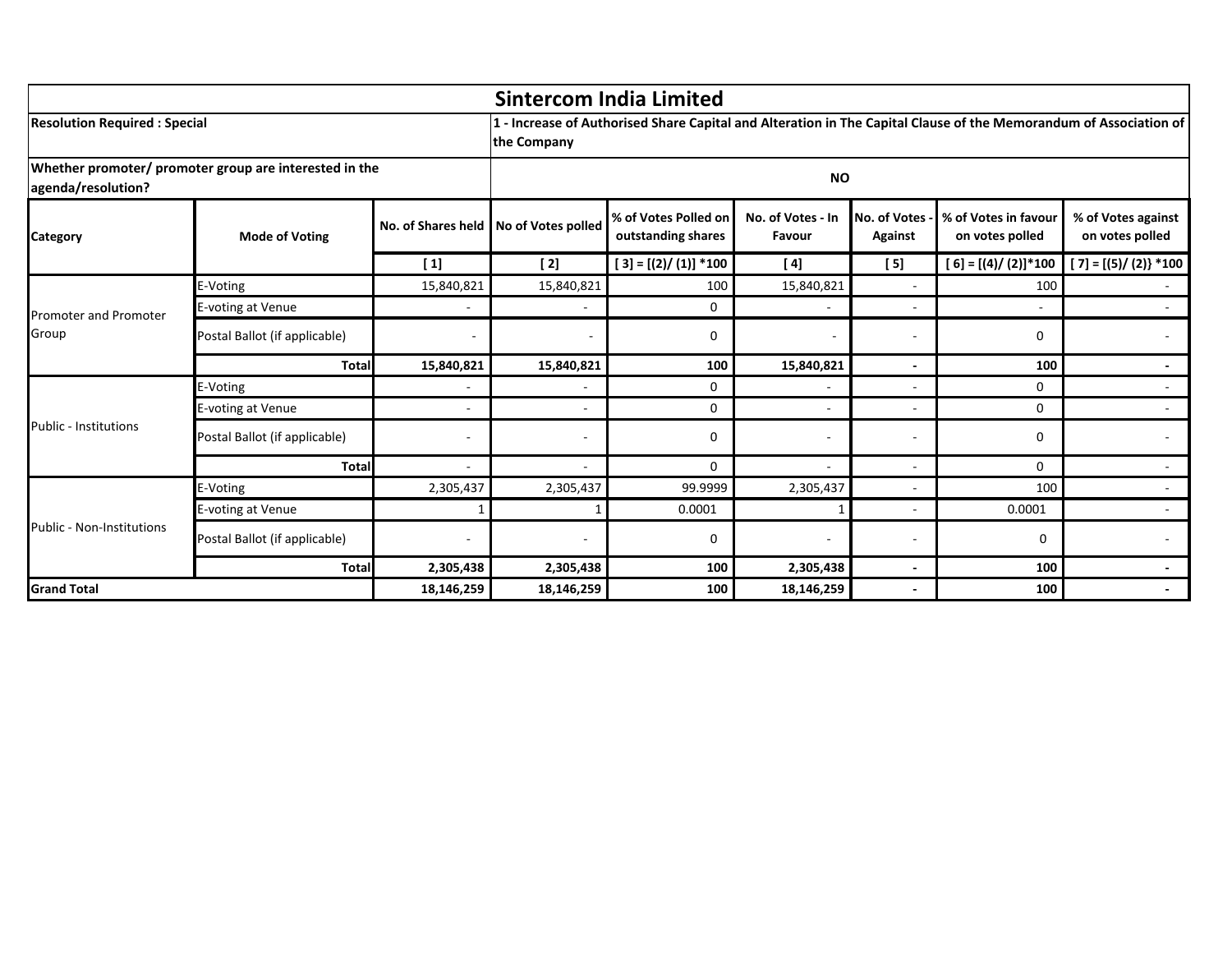|                                                                                                                  |                               |            | <b>Sintercom India Limited</b>                           |                                            |                             |                         |                                         |                                       |
|------------------------------------------------------------------------------------------------------------------|-------------------------------|------------|----------------------------------------------------------|--------------------------------------------|-----------------------------|-------------------------|-----------------------------------------|---------------------------------------|
| <b>Resolution Required: Special</b><br>Whether promoter/ promoter group are interested in the agenda/resolution? |                               |            | 2 - Alteration of Articles of Association of the Company |                                            |                             |                         |                                         |                                       |
|                                                                                                                  |                               |            | <b>No</b>                                                |                                            |                             |                         |                                         |                                       |
| <b>Category</b>                                                                                                  | <b>Mode of Voting</b>         |            | No. of Shares held No of Votes polled                    | % of Votes Polled on<br>outstanding shares | No. of Votes - In<br>Favour | No. of Votes<br>Against | % of Votes in favour<br>on votes polled | % of Votes against on<br>votes polled |
|                                                                                                                  |                               | $[1]$      | $[2]$                                                    | $[3] = [(2) / (1)] * 100$                  | [4]                         | [5]                     | $[6] = [(4]/(2)]$ *100                  | $[7] = [(5) / (2)] * 100$             |
|                                                                                                                  | E-Voting                      | 15,840,821 | 15,840,821                                               | 100                                        | 15,840,821                  |                         | 100                                     |                                       |
| Promoter and Promoter                                                                                            | E-voting at Venue             |            |                                                          | 0                                          |                             |                         |                                         |                                       |
| Group                                                                                                            | Postal Ballot (if applicable) |            |                                                          | 0                                          |                             |                         | 0                                       |                                       |
|                                                                                                                  | <b>Total</b>                  | 15,840,821 | 15,840,821                                               | 100                                        | 15,840,821                  |                         | 100                                     |                                       |
|                                                                                                                  | E-Voting                      |            |                                                          | 0                                          |                             |                         | 0                                       |                                       |
| Public - Institutions                                                                                            | E-voting at Venue             |            | $\overline{\phantom{a}}$                                 | 0                                          |                             |                         | 0                                       |                                       |
|                                                                                                                  | Postal Ballot (if applicable) |            |                                                          | 0                                          |                             |                         | 0                                       |                                       |
|                                                                                                                  | <b>Total</b>                  |            |                                                          | 0                                          |                             |                         | 0                                       |                                       |
| Public - Non-Institutions                                                                                        | E-Voting                      | 2,305,437  | 2,305,437                                                | 99.9999                                    | 2,305,437                   |                         | 99.9999                                 |                                       |
|                                                                                                                  | E-voting at Venue             |            |                                                          | 0.0001                                     |                             |                         | 0.0001                                  | $\overline{\phantom{a}}$              |
|                                                                                                                  | Postal Ballot (if applicable) |            |                                                          | 0                                          |                             |                         | 0                                       |                                       |
|                                                                                                                  | <b>Total</b>                  | 2,305,438  | 2,305,438                                                | 100                                        | 2,305,438                   |                         | 100                                     |                                       |
| <b>Grand Total</b><br>18,146,259                                                                                 |                               | 18,146,259 | 100                                                      | 18,146,259                                 |                             | 100                     |                                         |                                       |